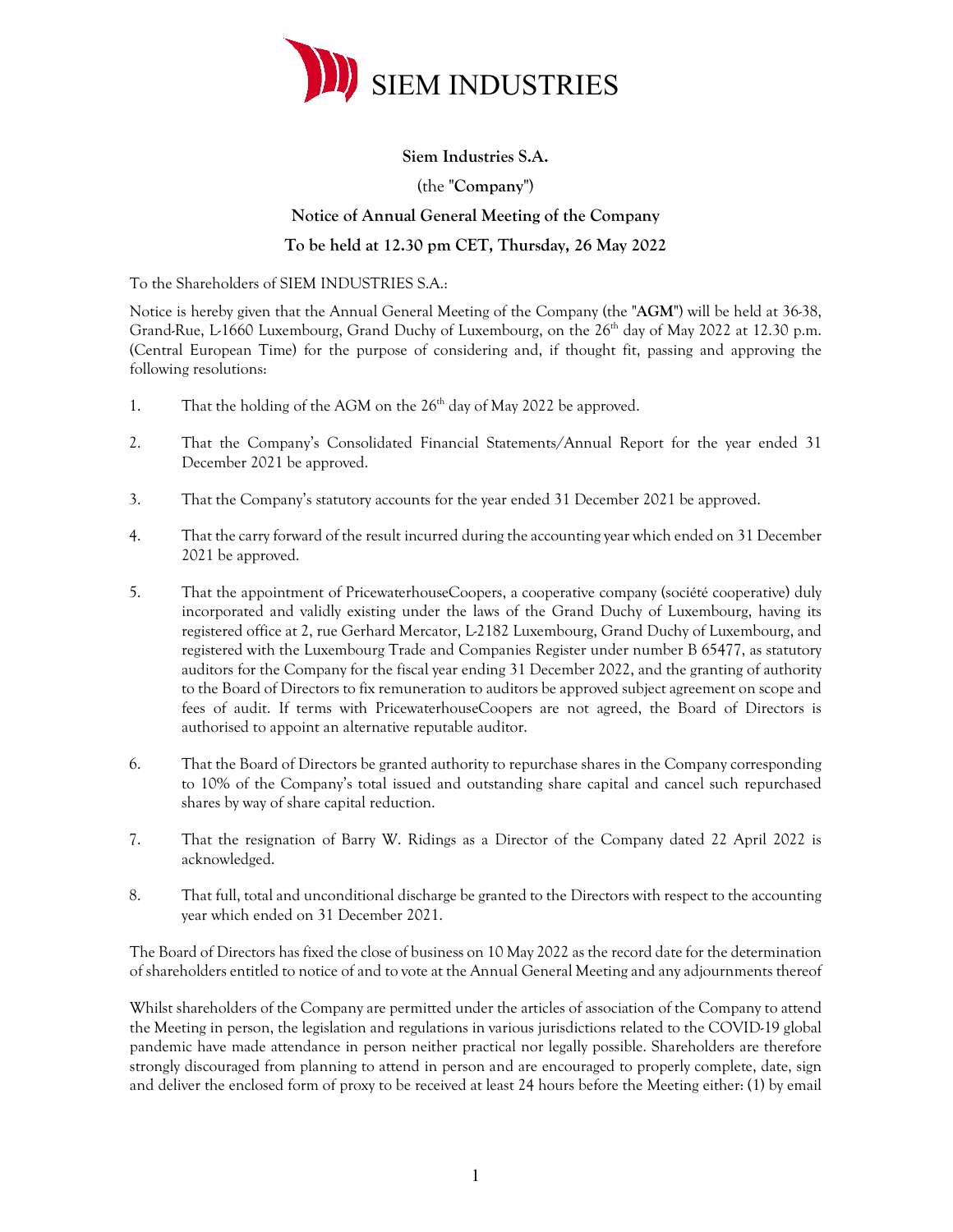

to the Company's Secretary at jorgen.westad@siemindustries.com; or (2) by mail to the Company's Registrar at American Stock Transfer & Trust Company, Operations Center, 6201 15th Avenue, Brooklyn, New York 11219.

By order of the Board /s/ Jørgen Westad Jørgen Westad Director and Secretary Dated: 13th day of May 2021

Registered Office: 36-36 Grand Rue L-1660 Luxembourg Grand Duchy of Luxembourg

\*A form of proxy has been included with this Notice.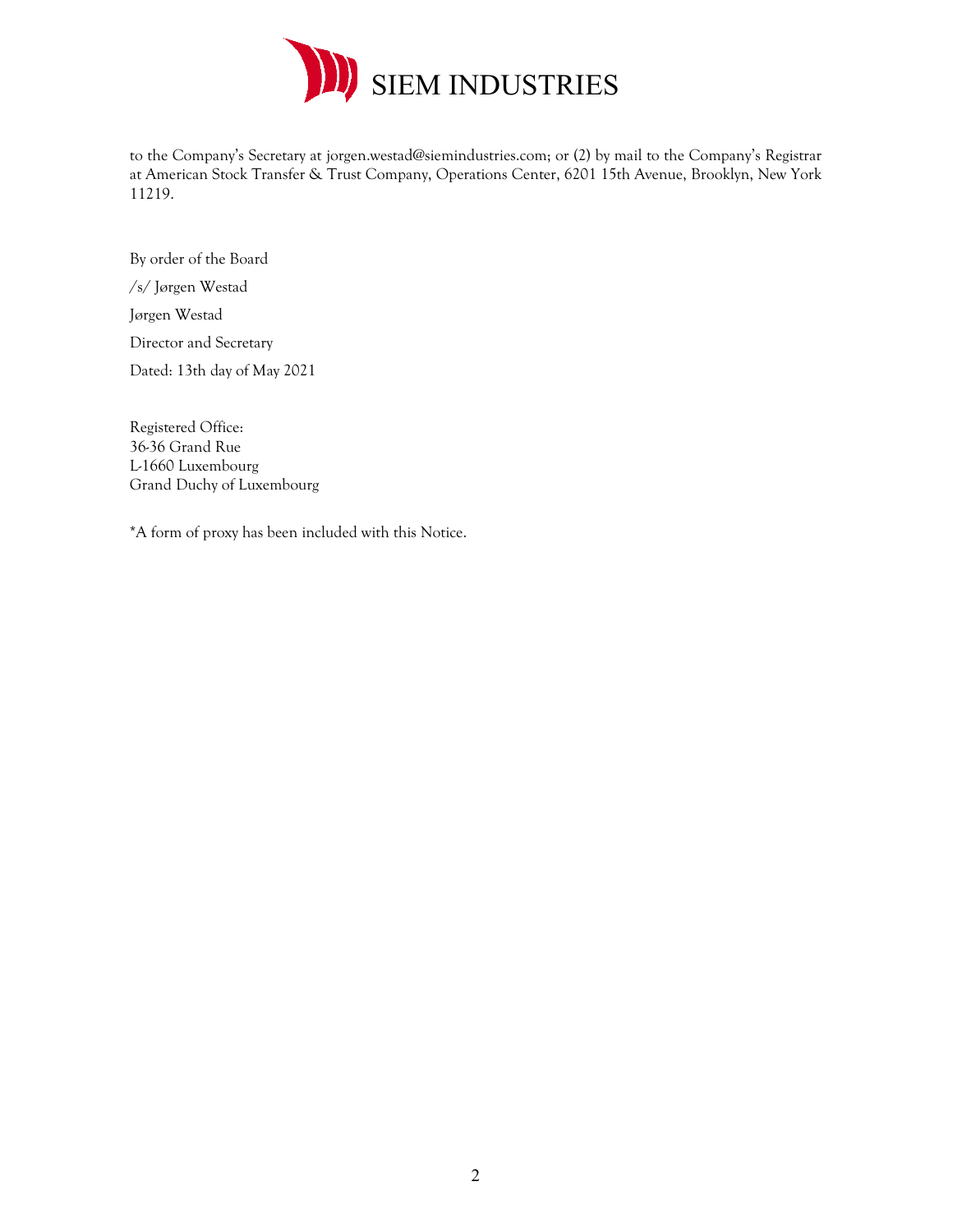#### **SIEM INDUSTRIES S.A.**

36-38 GRAND RUE L-1660 LUXEMBOURG GRAND DUCHY OF LUXEMBOURG

#### **PROXY STATEMENT**

ANNUAL GENERAL MEETING OF SHAREHOLDERS TO BE HELD THURSDAY, 26 MAY 2022

#### **GENERAL**

This Proxy Statement is furnished in connection with the solicitation by the Board of Directors of Siem Industries S.A., a company registered in Luxembourg (the "**Company**"), of proxies for the Annual General Meeting of Shareholders of the Company to be held at 36-38, Grand-Rue, L-1660 Luxembourg, Grand Duchy of Luxembourg at 12.30 pm, Thursday, 26 May 2022 (the "**Annual General Meeting**") and at any adjournments thereof. This proxy statement and the enclosed form of proxy are first being mailed to shareholders on or about 17 May 2022. As of the date of record, 10 May 2022, the Company had 14,994,196 Common Shares issued and outstanding and each Common Share is entitled to one vote.

#### PROXIES

Properly completed and signed proxies that are received prior to the Annual General Meeting will be voted in accordance with the instructions of the persons executing the proxy. In the absence of such instructions, the proxies will be voted "FOR" approval of the proposed resolutions as recommended by the Board of Directors.

Any shareholder signing and returning a proxy may revoke it at any time prior to its being voted by filing a written revocation with the Secretary of the Company, by filing a duly executed proxy bearing a later date or by voting in person at the meeting.

Management knows of no business that will be presented to the meeting other than as set forth in the proxy statement. If any other matter properly comes before the meeting, the persons named as proxies will vote on such matter in their discretion.

#### SHARE OWNERSHIP

The following table sets forth certain information, as of 10 May 2022, with respect to the only persons known to the Company who owned beneficially more than ten percent of the Company's common shares, US\$0.25 par value per share (the "**Common Shares**"), its only outstanding equity securities, and the Common Shares owned by other officers and directors of the Company, as a group:

| Name of Beneficial Owners               | Shares             | Percentage of |
|-----------------------------------------|--------------------|---------------|
| or Identity of Group                    | Beneficially Owned | Common Shares |
| Kristian Siem                           | 11,990,926         | 79.97%        |
| Other Officers and Directors as a Group | 98.329             | 0.01%         |

#### BOARD OF DIRECTORS

The Company's Board of Directors is divided into one class. Each Director ordinarily holds office for a two-year term and until a successor has been elected and qualified. If any nominee becomes unavailable for appointment, the person named as proxy shall have the right to cast votes in his discretion for a substitute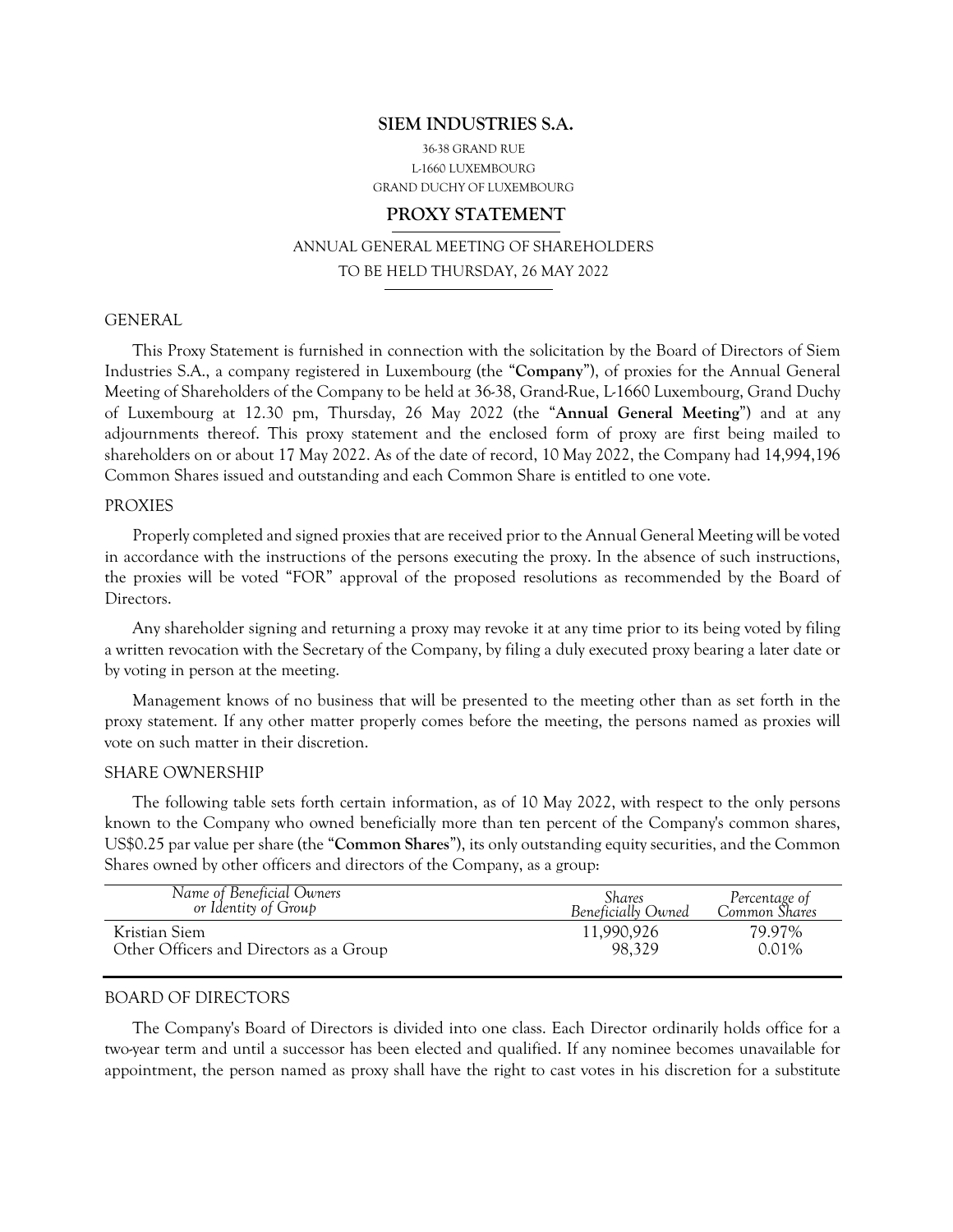

nominee. The Company believes that its nominees will be available. The background for the Directors is presented below:

| Directors/Nominees | Age | Director<br>Since | Term<br>Expiring | Principal Occupation or Employment                                                                                                                                                                                               |
|--------------------|-----|-------------------|------------------|----------------------------------------------------------------------------------------------------------------------------------------------------------------------------------------------------------------------------------|
| Ivar Siem          | 75  | 2007              | 2023             | Chairman of American Resources, Inc. He is the brother of<br>Kristian Siem.                                                                                                                                                      |
| M.D. Moross        | 90  | 1995              | 2023             | Private investor and the father-in-law of Kristian Siem.                                                                                                                                                                         |
| Karen Siem         | 64  | 2019              | 2023             | Member of the Board of the Weizmann Institute of Science.<br>She is the spouse of Kristian Siem.                                                                                                                                 |
| Kristian Siem      | 73  | 1982              | 2023             | Chairman of the Company, chairman of the boards of<br>Subsea 7 S.A., Siem Offshore Inc., Siem Shipowning Inc.,<br>Star Reefers Inc. and a director on the boards of Seven Yield<br>Holding Pte. Ltd. and Frupor S.A. (Portugal). |
| Louisa Siem        | 30  | 2021              | 2023             | Director of Subsea 7 S.A. and the daughter of Kristian Siem.                                                                                                                                                                     |
| Jørgen Westad      | 61  | 2021              | 2023             | Director and Secretary of the Company. He is also a director<br>on the boards of Siem Europe S.à r.l., Deusa International<br>GmbH, Electromagnetic Geoservices ASA and BSR Group<br>Holdings Ltd.                               |

# BACKGROUND ON THE PROPOSED RESOLUTIONS

## ORDINARY BUSINESS

The ordinary business to be conducted at the Annual General Meeting will be a vote on the following proposed Ordinary

Resolutions:

- Resolution 1: That the holding of the AGM on the  $26<sup>th</sup>$  day of May 2022 be approved.
- Resolution 2: That the Company's Consolidated Financial Statements/Annual Report for the year ended 31 December 2021 be approved.
- Resolution 3: That the Company's statutory accounts for the year ended 31 December 2021 be approved.
- Resolution 4: That the carry forward of the result incurred during the accounting year which ended on 31 December 2021 be approved.
- Resolution 5: That the appointment of PricewaterhouseCoopers, a cooperative company (société cooperative) duly incorporated and validly existing under the laws of the Grand Duchy of Luxembourg, having its registered office at 2, rue Gerhard Mercator, L-2182 Luxembourg, Grand Duchy of Luxembourg, and registered with the Luxembourg Trade and Companies Register under number B 65477, as statutory auditors for the Company for the fiscal year ending 31 December 2022, and the granting of authority to the Board of Directors to fix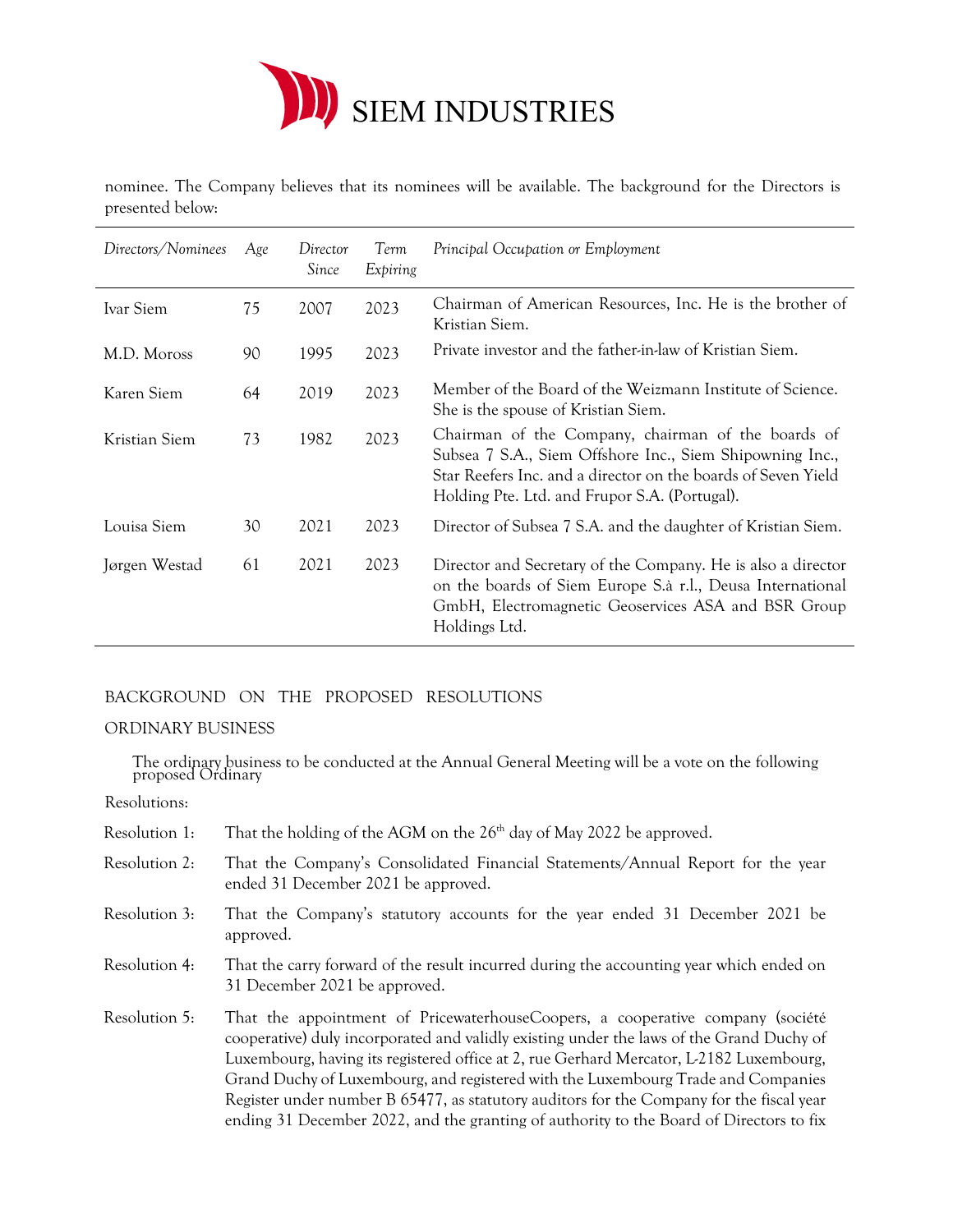

the remuneration to auditors be approved subject agreement on scope and fees of audit. If terms with PricewaterhouseCoopers are not agreed, the Board of Directors is authorised to appoint an alternative reputable auditor.

- Resolution 6: That the Board of Directors be granted authority to repurchase shares in the Company corresponding to 10% of the Company's total issued and outstanding share capital and cancel such repurchased shares by way of share capital reduction.
- Resolution 7: That the resignation of Barry W. Ridings as a Director of the Company dated 22 April 2022 is acknowledged.
- Resolution 8: To approve that full, total and unconditional discharge to be granted to the board of managers with respect to the accounting year which ended on 31 December 2021.

## COMMITTEES OF THE BOARD

The Audit Committee, with Messrs. Moross and Ridings (until his resignation) as members, reviews the relationship of the Company with its independent auditors and the details of its bookkeeping and finances. The Compensation Committee, with Messrs. Moross and Ridings (until his resignation) as members, reviews and establishes the compensation program, of whatever form, for officers, directors and employees of the Company.

#### EXECUTIVE OFFICERS

Executive officers are appointed by and serve at the discretion of the Board of Directors. The following are currently individual officers of the Company:

| Name             | Office                                  | Officer<br>Since |
|------------------|-----------------------------------------|------------------|
| Michael Delouche | Honorary President and Secretary        | 2020             |
| Jørgen Westad    | <b>Executive Director and Secretary</b> | 2020             |
| Glenn Pettersen  | Chief Financial Officer                 | 2020             |
| Svein Andresen   | Financial Controller                    | 2020             |

#### ADDITIONAL INFORMATION

#### *OFFICE*

The Company's registered office and central place of management is located at 36-38 Grand Rue, L-1660 Luxembourg, Grand Duchy of Luxembourg.

#### *EXPENSES OF SOLICITATION*

The cost of soliciting proxies, including reimbursement of expenses incurred by brokers, custodians, nominees and fiduciaries who may mail solicitation material to their principals, will be borne by the Company. The solicitation is being made by use of the mails, but also may be made by telephone and personal contact by employees of the Company.

#### *ANNUAL REPORT*

Copies of the proxy materials will be available on the Company's home page at www.siemindustries.com on or about 17 May 2022.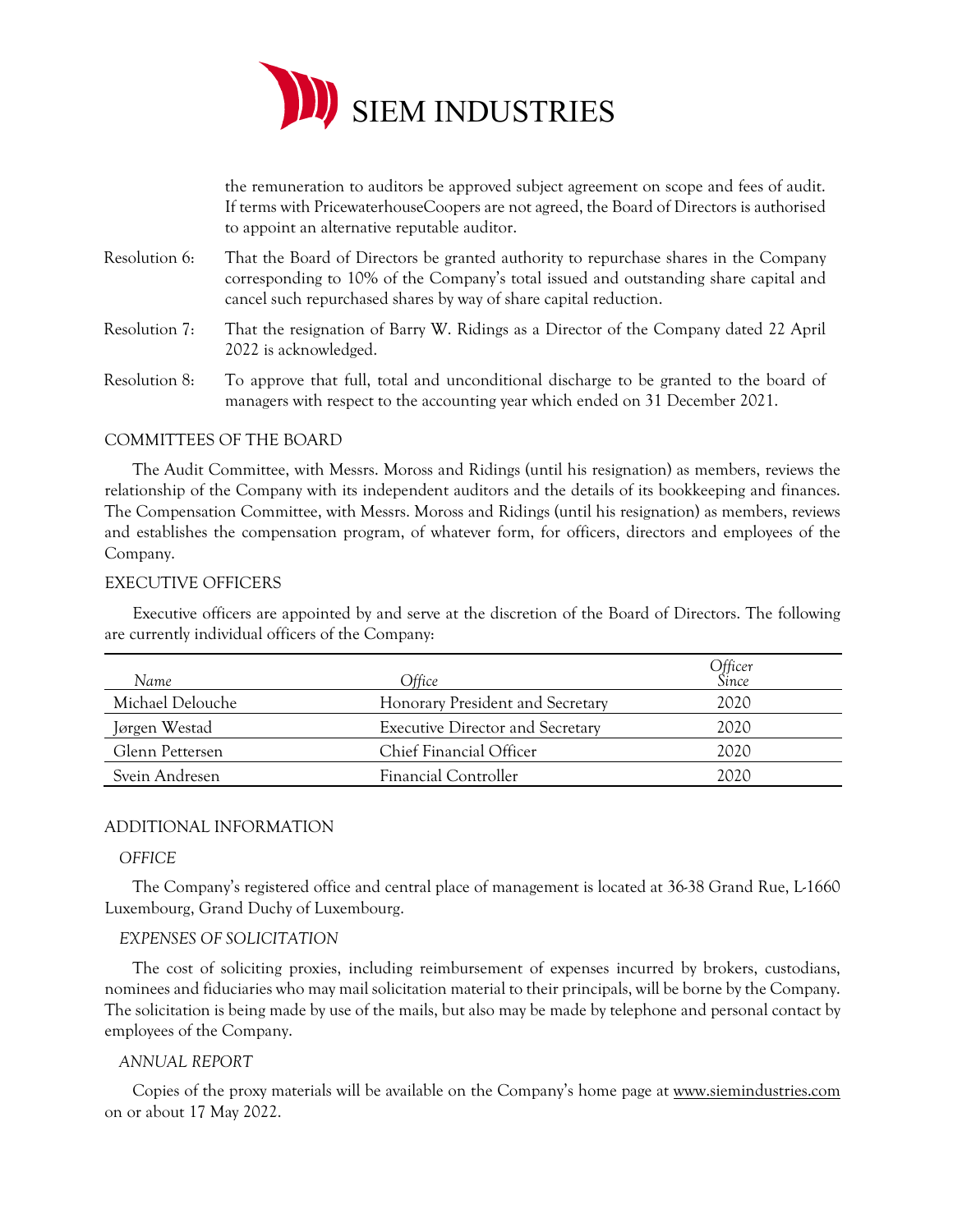

## *SHAREHOLDER PROPOSALS FOR MEETING OF SHAREHOLDERS FOR FISCAL YEAR ENDED 31 DECEMBER 2022*

Shareholders may present proposals for inclusion in the Company's proxy statement and for consideration at the next Annual General Meeting of Shareholders by submitting their proposals to the Company in a proper form and timely manner. In order to be considered for the meeting following the conclusion of fiscal year 2022, shareholder proposals must be received by the Company at its Luxembourg office by 21 February 2023.

#### *COVID-19*

Whilst shareholders of the Company are permitted under the articles of association of the Company to attend the Meeting in person, the legislation and regulations in various jurisdictions related to the COVID-19 global pandemic have made attendance in person neither practical nor legally possible. Shareholders are therefore strongly discouraged from planning to attend in person and are encouraged to properly complete, date, sign and deliver the enclosed form of proxy to be received at least 24 hours before the meeting either: (1) by email to the Company's Secretary at jorgen.westad@siemindustries.com; or (2) by mail to the Company's Registrar at American Stock Transfer & Trust Company, Operations Center, 6201 15th Avenue, Brooklyn, New York 11219.

> By order of the Board of Directors, /s/ Jørgen Westad Jørgen Westad, Director and Secretary 13 May 2022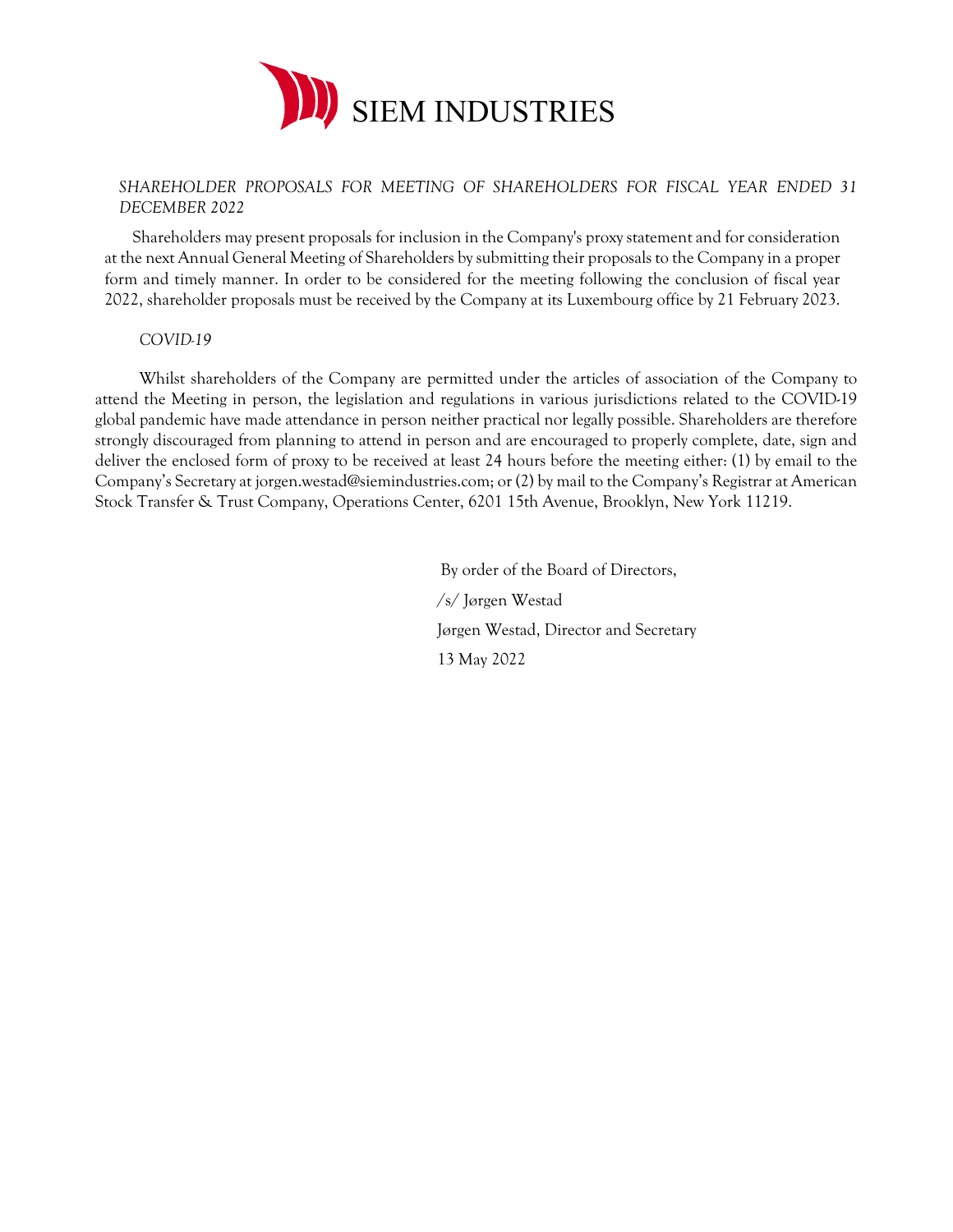

# **Siem Industries S.A.**

(the "**Company**")

# **FORM OF PROXY FOR SHAREHOLDERS**

I/We \_\_\_\_\_\_\_\_\_\_\_\_\_\_\_\_\_\_\_\_\_\_\_\_\_\_\_\_\_\_\_\_\_\_\_\_\_\_\_\_\_\_\_\_\_\_\_\_\_\_\_\_\_\_\_\_\_\_\_\_\_\_\_\_\_\_\_\_\_\_\_\_\_

Please Print Name(s)

of \_\_\_\_\_\_\_\_\_\_\_\_\_\_\_\_\_\_\_\_\_\_\_\_\_\_\_\_\_\_\_\_\_\_\_\_\_\_\_\_\_\_\_\_\_\_\_\_\_\_\_\_\_\_\_\_\_\_\_\_\_\_\_\_\_\_\_\_\_\_\_\_\_\_\_

Please Print Address(es)

being (a) shareholder(s) of the Company with \_\_\_\_\_\_\_\_\_\_\_\_ shares respectively hereby appoint, Jørgen Westad, or failing him, Samir El Moussaoui, each with a professional address of 36-38 Grand-Rue, L-1660 Luxembourg, Grand Duchy of Luxembourg or failing him/her the duly appointed chairman of the AGM (the "**Chairman**") as my/our proxy to vote for me/us and on my/our behalf at the Annual General Meeting of the Company (the "AGM") to be held on the 26<sup>th</sup> day of May 2022 at 12.30 p.m. (Central European Time) at the offices of 36-38, Grand-Rue, L-1660 Luxembourg, Grand Duchy of Luxembourg and at any adjournment of the AGM. My proxy is instructed to vote on a poll or on a show of hands on the resolutions in respect of the matters specified in the Notice of the AGM as indicated below:

| Resolution |                                                                                                                                                                                                                                                                                                                                                                                                                                                                                                                                                                                                                                                                             | For | Against | Abstain |
|------------|-----------------------------------------------------------------------------------------------------------------------------------------------------------------------------------------------------------------------------------------------------------------------------------------------------------------------------------------------------------------------------------------------------------------------------------------------------------------------------------------------------------------------------------------------------------------------------------------------------------------------------------------------------------------------------|-----|---------|---------|
| 1.         | That the holding of the AGM on the 26 <sup>th</sup> day of May 2022 be<br>approved.                                                                                                                                                                                                                                                                                                                                                                                                                                                                                                                                                                                         |     |         |         |
| 2.         | That the Company's Consolidated Financial Statements/Annual<br>Report for the year ended 31 December 2021 be approved.                                                                                                                                                                                                                                                                                                                                                                                                                                                                                                                                                      |     |         |         |
| 3.         | That the Company's statutory accounts for the year ended 31<br>December 2021 be approved.                                                                                                                                                                                                                                                                                                                                                                                                                                                                                                                                                                                   |     |         |         |
| 4.         | That the carry forward of the result incurred during the accounting<br>year which ended on 31 December 2021 be approved.                                                                                                                                                                                                                                                                                                                                                                                                                                                                                                                                                    |     |         |         |
| 5.         | That the appointment of PricewaterhouseCoopers, a cooperative<br>company (société cooperative) duly incorporated and validly existing<br>under the laws of the Grand Duchy of Luxembourg, having its<br>registered office at 2, rue Gerhard Mercator, L2182 Luxembourg,<br>Grand Duchy of Luxembourg, and registered with the Luxembourg<br>Trade and Companies Register under number B 65477, as statutory<br>Auditors of the Company for the fiscal year ending 31 December<br>2022 and the granting of authority to the Board of Directors to fix<br>the remuneration payable to the Auditors be approved subject<br>agreement on scope and fees of audit. If terms with |     |         |         |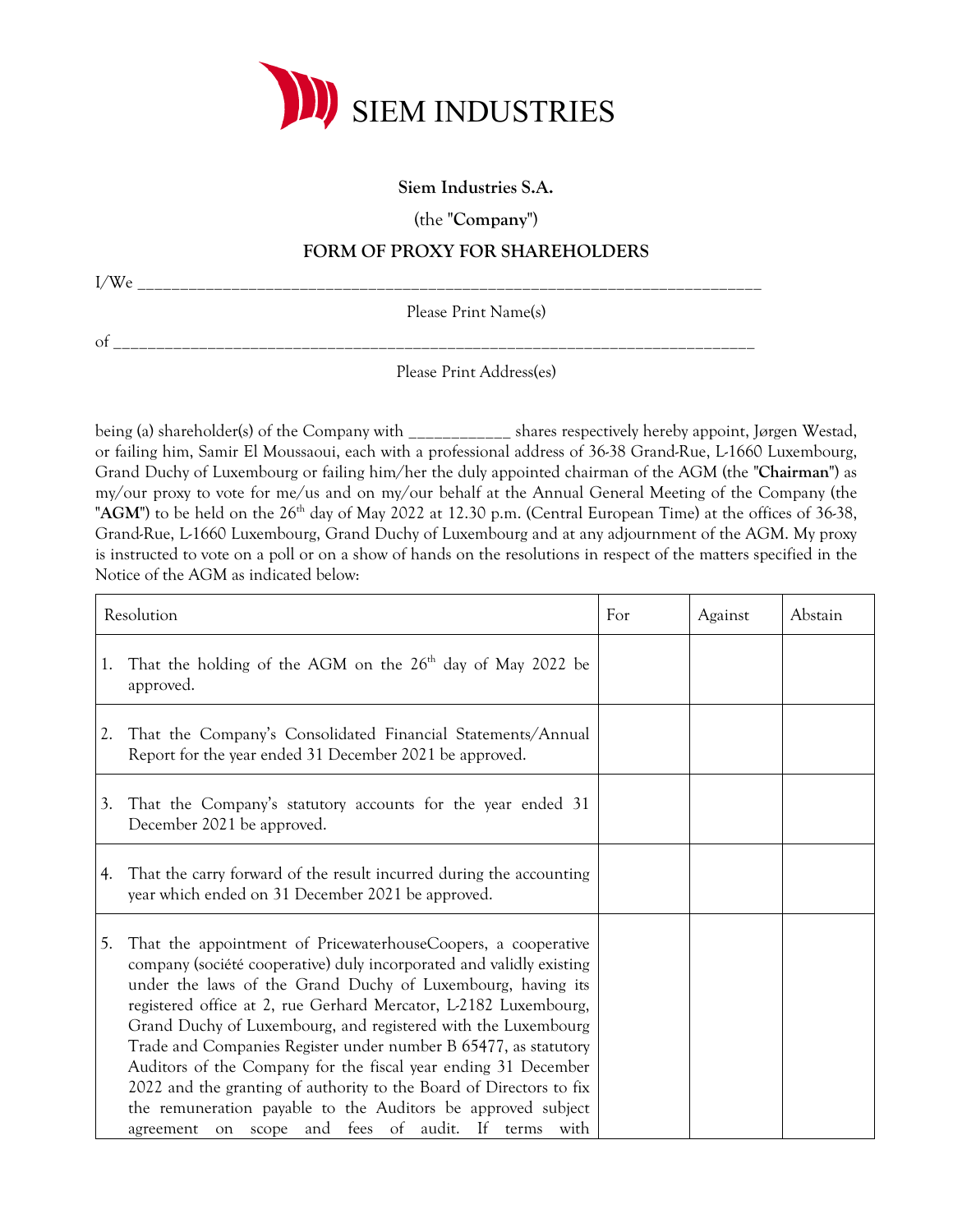

|    | PricewaterhouseCoopers are not agreed, the Board of Directors is<br>authorised to appoint an alternative reputable auditor.                                                                                                                             |  |  |
|----|---------------------------------------------------------------------------------------------------------------------------------------------------------------------------------------------------------------------------------------------------------|--|--|
|    | 6. That the Board of Directors be granted authority to repurchase shares<br>in the Company corresponding to 10% of the Company's total issued<br>and outstanding share capital and cancel such repurchased shares by<br>way of share capital reduction. |  |  |
|    | That the resignation of Barry W. Ridings as a Director of the<br>Company dated 22 April 2022 is acknowledged.                                                                                                                                           |  |  |
| 8. | To approve that full, total and unconditional discharge to be granted<br>to the board of managers with respect to the accounting year which<br>ended on 31 December 2021                                                                                |  |  |

Please indicate your voting preference by ticking, or inserting the number of shares to be voted for or against or to abstain, the boxes above in respect of each resolution. If you do not complete this section, your proxy will vote or abstain at his/her discretion, as he/she will on any other business that may be raised at the AGM.

You may instruct your proxy to vote some or all of the shares in respect of which the proxy is appointed either for or against any resolution and/or abstain from voting as such proxy need not cast the votes in respect of your shares in the same way on any resolution. In this case, please specify in the voting boxes above the number of shares in respect of which your proxy is to vote for or against or to abstain in respect of each resolution.

If you have appointed more than one proxy, please specify in the voting boxes above the number of shares in respect of which each proxy is entitled to exercise the related votes. If you do not complete this information, the first person listed above shall be entitled to exercise all the votes in relation to the relevant resolution. If you have appointed more than one proxy, the first person listed above shall be entitled to vote on a show of hands.

If you have appointed another proxy to vote on a show of hands in a separate form (in which case the proxy appointed in this form may not vote on a show of hands) please tick this box:

| Signed:                  |  |
|--------------------------|--|
| Name:                    |  |
| $\overline{\phantom{a}}$ |  |

Date: \_\_\_\_\_\_\_\_\_\_\_\_\_\_\_\_\_\_\_\_\_\_\_\_\_\_\_\_\_\_\_

In the case of joint holders the senior holder (see note 4 below) should sign. Please provide the names of all other joint holders: